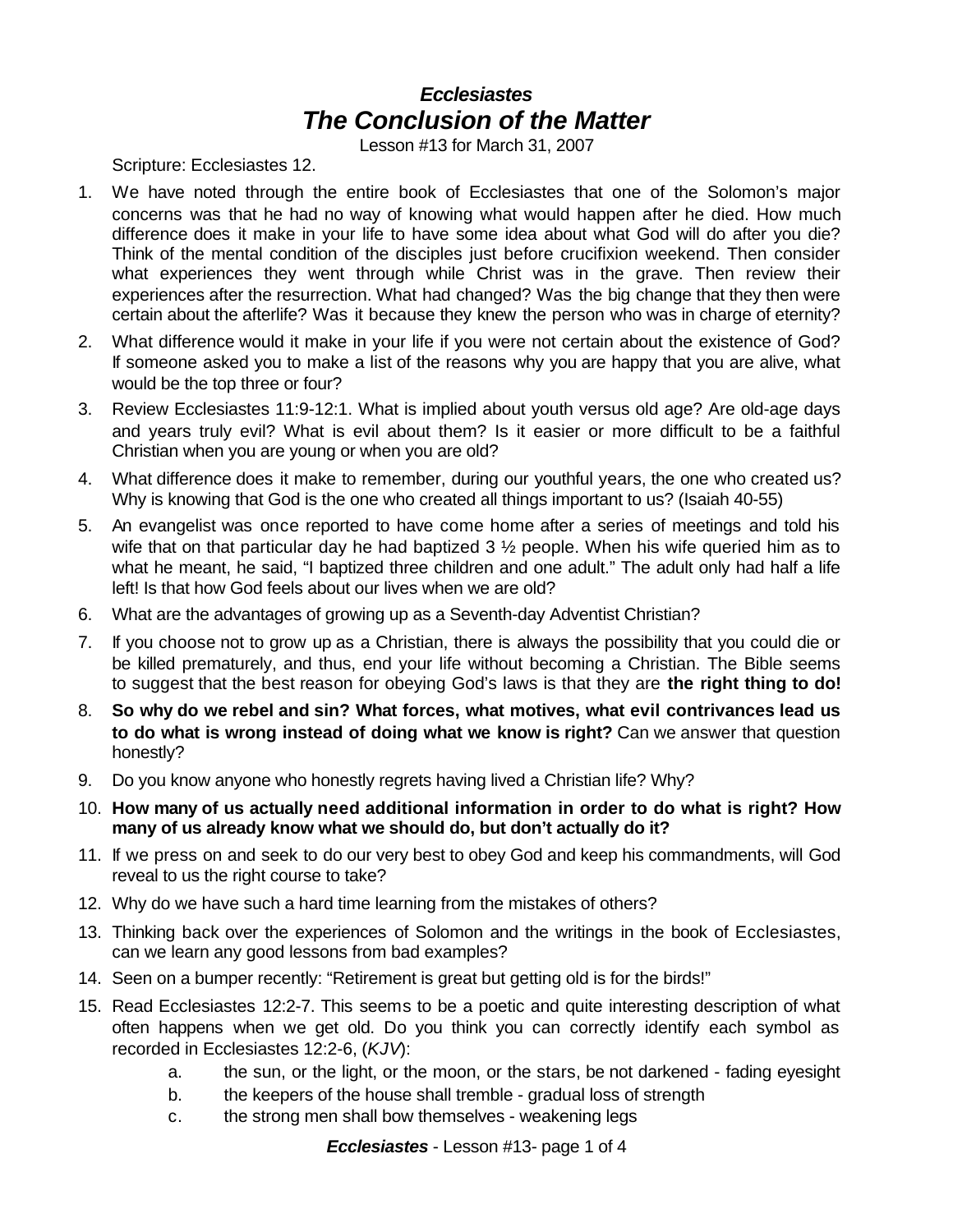- d. the grinders cease because they are few losing teeth
- e. those that look out of the windows be darkened early cataracts?
- f. the doors shall be shut in the streets unable to hear what is going on
- g. the sound of the grinding is low fading hearing
- h. he shall rise up at the voice of the bird shallower sleep? earlier rising
- i. all the daughters of musick shall be brought low deteriorating vocal cords
- j. they shall be afraid of *that which is* high the elderly are more cautious
- k. the almond tree shall flourish white hair
- l. the grasshopper shall be a burden even small things are sometimes difficult
- m. desire shall fail nothing seems as attractive as it once did
- n. man goeth to his long home the grave?
- o. the silver cord be loosed the hold on life may be slipping
- p. the golden bowl be broken life ends
- q. the pitcher be broken at the fountain death comes
- r. the wheel broken at the cistern no longer able to do things
- 16. Is Ecclesiastes written primarily for the elderly?
- 17. Seen on a T-shirt recently: "It's not that life is so short, but that death is so long! John 3:16." (*Adult Sabbath School Teacher's Study Guide* p. 157) Does it really worry you that you might be dead for many years before Jesus comes back again?
- 18. How seriously do you take the biblical descriptions of heaven? Are you excited about going there? In your thinking, what is the most anticipated thing about going to heaven? What are you looking forward to the most? Is there anything about heaven that scares you? Why?
- 19. Think of the changes that take place over the decades of human life. Which changes are most important? Physical? Mental? Spiritual? Social? In what ways have you changed over the last decade?
- 20. How much is the aging process affected by diet and exercise? The main contrast that Solomon seemed to be emphasizing between youth and old age was that of the physical capacities. Would you say that the physical changes are the greatest?
- 21. Read Ecclesiastes 12:7. Is there any question in your mind about what this means? Read Genesis 2:7. Are these two verses contrasting?
- 22. What is a man's spirit? Read Genesis 2:7; Ecclesiastes 12:7; John 11:11-13; 1 Thessalonians 4:13-17.
- 23. Read Ecclesiastes 12:8. "In Hebrew, the word *hebel* can be translated to mean 'breath' or 'vapor.' It also can mean vanity. 'Vanity of vanities' in Hebrew is *hebel habalim*." (*Ibid* 157)
- 24. So now that we have read the words of Solomon in Ecclesiastes, how would you describe vanity? "Excess pride in one's appearance or accomplishments; conceit. Another definition: a lack of usefulness, words, or effect; worthlessness." Do these definitions help you to understand something about the book of Ecclesiastes?
- 25. What things in your life today are vanity? Useless? Nothing but smoke?
- 26. Read Ecclesiastes 12:9-12. Is it actually possible to teach other people wisdom? How would you do that? What is wisdom? After having spent 13 weeks studying this subject, do you think you could give a clear definition?
- 27. What are the pleasing words that Solomon talks about in Ecclesiastes 12:10? Are those words that please the audience? Are those carefully-chosen, very wise words? Are they "just the right words"? How does that relate to the New Testament verse on itching ears? (2 Timothy 4:3)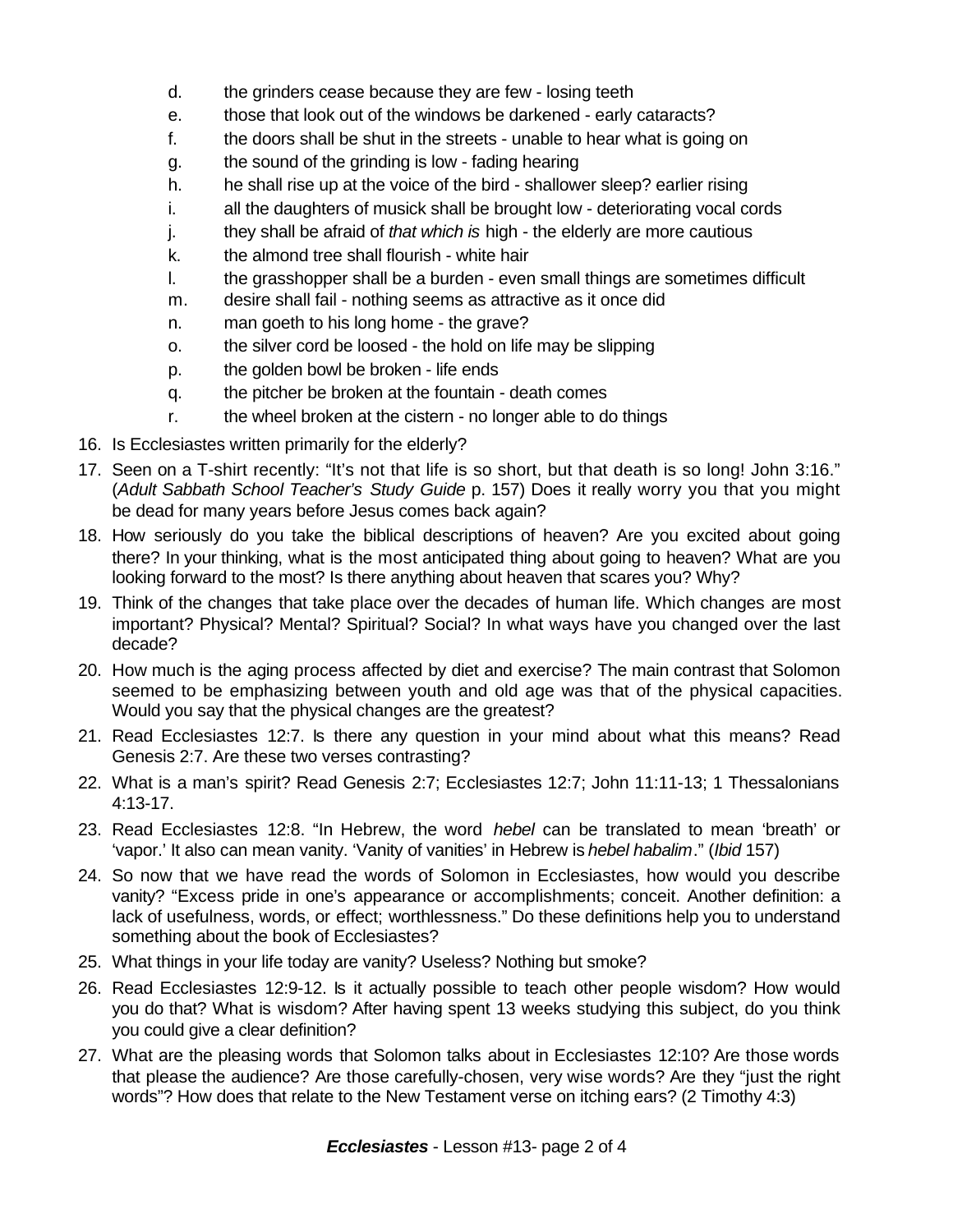- 28. Read Ecclesiastes 12:12. Solomon seemed to be warning about something. What do you think he was warning about? Is there a kind of knowledge or "wisdom" which leads one eventually to rebellion or even rejection of God? What about the mass of material in science today? Would a study of the broad field of science in our day lead to wisdom?
- 29. How much is included in "the whole duty of man"? (Ecclesiastes 12:13,14)
- 30. Read Ecclesiastes 12:13,14. There is an interesting parallel in these verses to the three angels' messages. (Revelation 14:6-12)
	- a. Revelation 14:7: "fear God."
	- b. Revelation 14:12: "keep the commandments of God."
	- c. Revelation 14:7: "judgment is coming."
- 31. We as Seventh-day Adventists have claimed that the three angels' messages are our final message to the world. Does it mean that these verses in Ecclesiastes should also be part of our message?
- 32. What does it really mean to "fear God"? Why do some translations have "respect" or "honor" instead of "fear"?
- 33. Read Ecclesiastes 12:13 in several different translations. Do you agree with Solomon that fearing God and keeping his commandments is the whole duty of man? What about faith, love, and the other Christian virtues?
- 34. We know from studies of moral development in children that there are at least three levels: 1) Pre-conventional–fear of punishment or hope of reward, (This is a "me first" mentality); 2) Conventional–desire to be accepted; peer pressure, (This is an "us first" mentality); 3) Postconventional–doing what is right because it is right. (This is an "others first," principled mentality which considers others before oneself!) At which level of moral development do you think Solomon was functioning when he gave us that conclusion? Did Solomon speak those words because that was the level at which he was functioning or because he thought that was the level of his audience?
- 35. Job lived hundreds of years before Solomon. When he had been through his "experiment," God's commendation was: "He [Job] has said of me what is right!" (Job 42:7,8) Do you think God could have spoken the same words about Solomon?
- 36. In scriptures we find even the "greats of faith" expressing their relationship to God anywhere from being God's servant or his child to being his friend. Jesus himself seems to encourage friendship. (John 15:15) Do you believe that the book of Ecclesiastes would promote a servantlike relationship, a childlike relationship, or an "as-a-friend" relationship with God?
- 37. Look at the prayers offered by Moses (Exodus 33:7-14), Job (Job 13:15), Daniel (Daniel 9:16- 19), and Ezekiel (Ezekiel 36:16-38). Do they seem to be on a more mature level of moral development than these words from Solomon?
- 38. Could you summarize what you have learned from the book of Ecclesiastes? Was Solomon trying to say that without God, nothing really matters? Could Ecclesiastes be summarized by the words of Jesus in Matthew 16:26 (*KJV*): "For what is a man profited, if he shall gain the whole world, and lose his own soul? or what shall a man give in exchange for his soul?"
- 39. How does God feel about your salvation? Is there really, "More joy in heaven over one sinner who repents than over ninety-nine respectable people who do not need to repent"? (Luke 15:7,10, *GNB*) Consider the following words from Ellen White:

In the book of God's remembrance every deed of righteousness is immortalized. There every temptation resisted, every evil overcome, every word of tender pity expressed, is faithfully chronicled. And every act of sacrifice, every suffering and sorrow endured for Christ's sake, is recorded. Says the psalmist: "Thou tellest